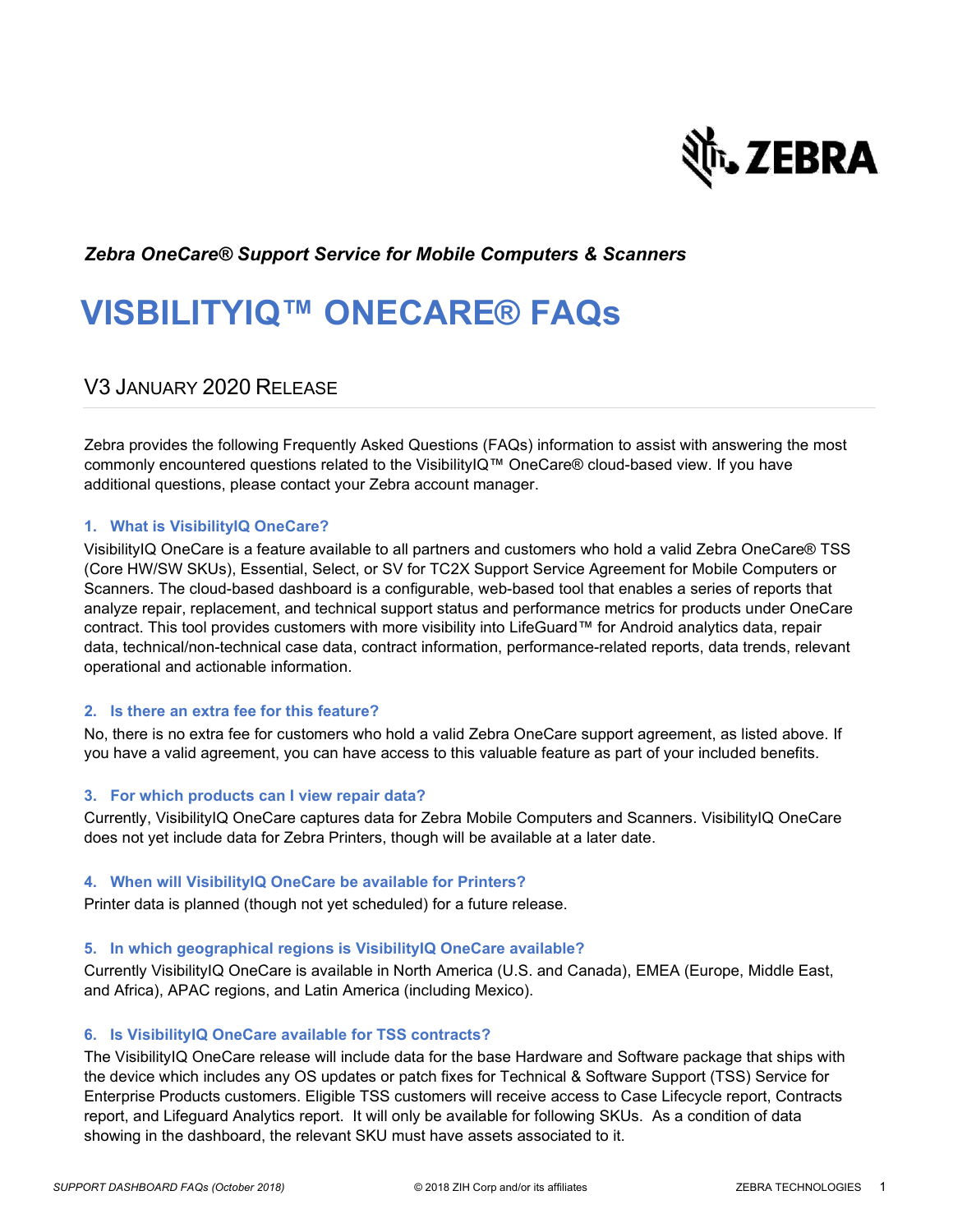- Z1B5-EMH250-1000, 3000, 5000
- Z1B5-EMH250-2000
- Z1B5-EM1000-1000, 3000, 5000
- Z1B5-EM5000-1000,3000,5000
- Z1W5-EMH250-1000, 2000, 3000
- Z1W5-EM1000-1000
- Z1W5-EM5000-1000

#### **7. What VisibilityIQ OneCare reports are available for a TSS Only customer?**

TSS Only dashboards will have visibility to the Case Lifecycle report, Contracts Report and Lifeguard Analytics report to the extent that data is available.

#### **8. What is the Onboarding Process for New Users to Existing Accounts?**

For a company that has already been set up on VisibilityIQ OneCare, it has recently been simplified. Simply go to the Zebra.com [VisibilityIQ OneCare](https://www.zebra.com/us/en/forms/dashboard-request-new-users.html) page and click the button to request access for a new user. This will send an email to the onboarding team to fulfill your request. You will be asked to supply the name and email of the person/people to be added, along with your company name as used on VisibilityIQ OneCare.

#### **9. What is the Onboarding Process for Companies to be set up with VisibilityIQ OneCare for the first time?**

For these companies, Partners can find a link on [Partner Gateway](https://www.zebra.com/us/en/forms/dashboard-request-partner.html) to the online form requesting a dashboard for one of their customers. For customers with a direct financial relationship with Zebra, the online form can be found on Zebra.com [VisibilityIQ OneCare](https://www.zebra.com/us/en/forms/dashboard-request-new-users.html) page. These requests will then be sent to the onboarding team for fulfillment.

#### **10. Will I have to notify Zebra when I have a new or renewal contract that I want to see in VisibilityIQ OneCare?**

No. New contract auto-add feature will automatically search Zebra's contracts database and add any new or renewed contracts that should be included in your dashboard view, as long as the reseller name and end customer name are specified exactly as they are in previous contracts. However, if there has been a change to either reseller name or end customer name specified on the contract, then please make our onboarding team aware of these new contracts.

#### **11. What kind of information will I be able to view in VisibilityIQ OneCare?**

You will see relevant operational and actionable data and trend information related to LifeGuard™ for Android device analytics, repairs, technical cases, OneCare™ support contracts, and repair performance. (See below for a quick description of each available report.)

#### **12. Will I be able to view information for Fastrack requests in VisibilityIQ OneCare?**

Yes, UK customers can see their Fastrack replacement requests and shipments in the dashboard, just as with other exchange types.

#### **13. What is the LifeGuard Analytics Report, and how does this information benefit my business?**

LifeGuard for Android is Zebra's software security solution that extends the lifecycle of Zebra Android enterprise mobile computers. Customers who own Zebra Android mobile computers and have them covered by a valid Zebra OneCare support agreement will receive extended security support, predictable periodic security updates, and legacy operating system (OS) security support when transitioning to a newer OS.

*VISIBILITYIQ ONECARE FAQs (January 2020)*

*ZEBRA and the stylized Zebra head are trademarks of Zebra Technologies Corp., registered in many jurisdictions worldwide. All other trademarks are the property of their respective owners. ©2019 Zebra Technologies Corp. and/or its affiliates.*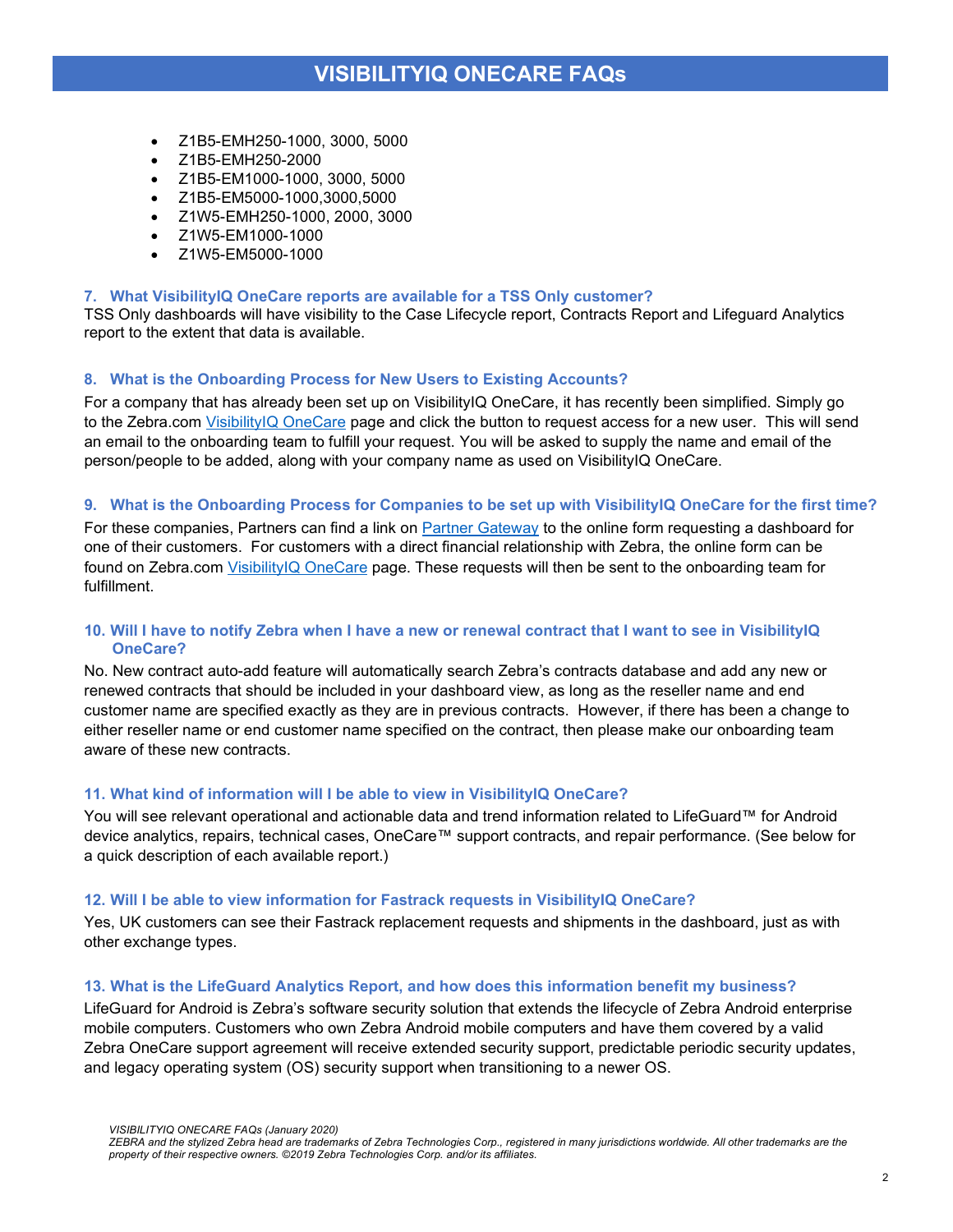The LifeGuard Analytics report on VisibilityIQ OneCare details how many of their Zebra Android mobile computers under contract have a recommended security update to install, as well as how many of their devices are up-to-date with the appropriate security software. The report can be downloaded to obtain a complete list of device serial numbers requiring the latest update. Within the report you'll also find a link to the [LifeGuard for](https://www.zebra.com/us/en/products/software/mobile-computers/lifeguard.html)  [Android Updates page](https://www.zebra.com/us/en/products/software/mobile-computers/lifeguard.html) where you have access to the most current security updates.

#### **14. Why are there only a few devices showing in my LGA report?**

In order for Lifeguard data to show in your Lifeguard Analytics report, your devices must be on Android N operating system or higher and the Zebra (ZDS) agent must be version 3.x or higher and enabled.

#### **15. Can I get all the repair information available in VisibilityIQ OneCare on the Zebra Repair Order Portal?**

No. The Zebra Repair Order Portal is the right place to look when you need up-to-the-minute repair status information about contracted, warranty or T&M repairs. You can also get information about holds and accessories. VisibilityIQ OneCare is the better source for repair data trends, performance-related reports, actionable device information (including the LifeGuard Analytics Report), and analytical insights. VisibilityIQ OneCare does not include warranty or T&M repairs.

#### **16. How many reports are available in VisibilityIQ OneCare?**

While the previous version of the dashboard provided two reports, VisibilityIQ OneCare presents more information in a total of 8 reports. A detailed listing of the reports is provided below:

| <b>Report Name</b>            | <b>Description</b>                                                                                                                                     | <b>What's New</b>                                                                                                                                                                                                                                                                                                                                                   |
|-------------------------------|--------------------------------------------------------------------------------------------------------------------------------------------------------|---------------------------------------------------------------------------------------------------------------------------------------------------------------------------------------------------------------------------------------------------------------------------------------------------------------------------------------------------------------------|
| Repair<br>Lifecycle<br>Report | Combines previous Repair Queue & Repair<br>Resolutions Reports into one Lifecycle<br>report. Includes visual representation of<br>RMA tracking trends. | Replaces Repair Queue, Repair<br>Resolutions, and Advanced Exchange<br>reports. New Columns: Customer<br>Reference #, Exchange Type, Customer<br>Due Date, Date of Manufacture,<br>Expected Device Serial#, Received<br>Device Serial#, Inbound Airway Bill,<br>Outbound Tracking #, Salesforce Case<br>#, Repeat Repair, Repair Details Page,<br>Search for Repair |
| Case<br>Lifecycle<br>Report   | Reports information related to technical and<br>non-technical cases from the point they<br>were opened, until the time they were<br>closed.            | Replaces Case Queue & Case<br>Resolutions reports. New Columns:<br>Repair Number                                                                                                                                                                                                                                                                                    |
| Contract                      | Provides contract level details - expiring and<br>to be renewed, as well as contract details<br>related to the customer's "total devices."             | Replaces Repair Contracts Report. This<br>report will have two tabs: Contracts and<br><b>Contracts Details</b>                                                                                                                                                                                                                                                      |
| Lifeguard<br><b>Analytics</b> | Insight into the BSP/patch levels for Android<br>devices.                                                                                              | New Report. Identifies devices with<br>recommended updates, devices that are<br>currently up to date, and provides a list<br>of all devices.                                                                                                                                                                                                                        |
| On Time<br><b>Delivery</b>    | Service performance related reporting<br>showing the month-to-month on time<br>delivery metrics for shipped devices.                                   | <b>New Report</b>                                                                                                                                                                                                                                                                                                                                                   |

*VISIBILITYIQ ONECARE FAQs (January 2020)*

*ZEBRA and the stylized Zebra head are trademarks of Zebra Technologies Corp., registered in many jurisdictions worldwide. All other trademarks are the property of their respective owners. ©2019 Zebra Technologies Corp. and/or its affiliates.*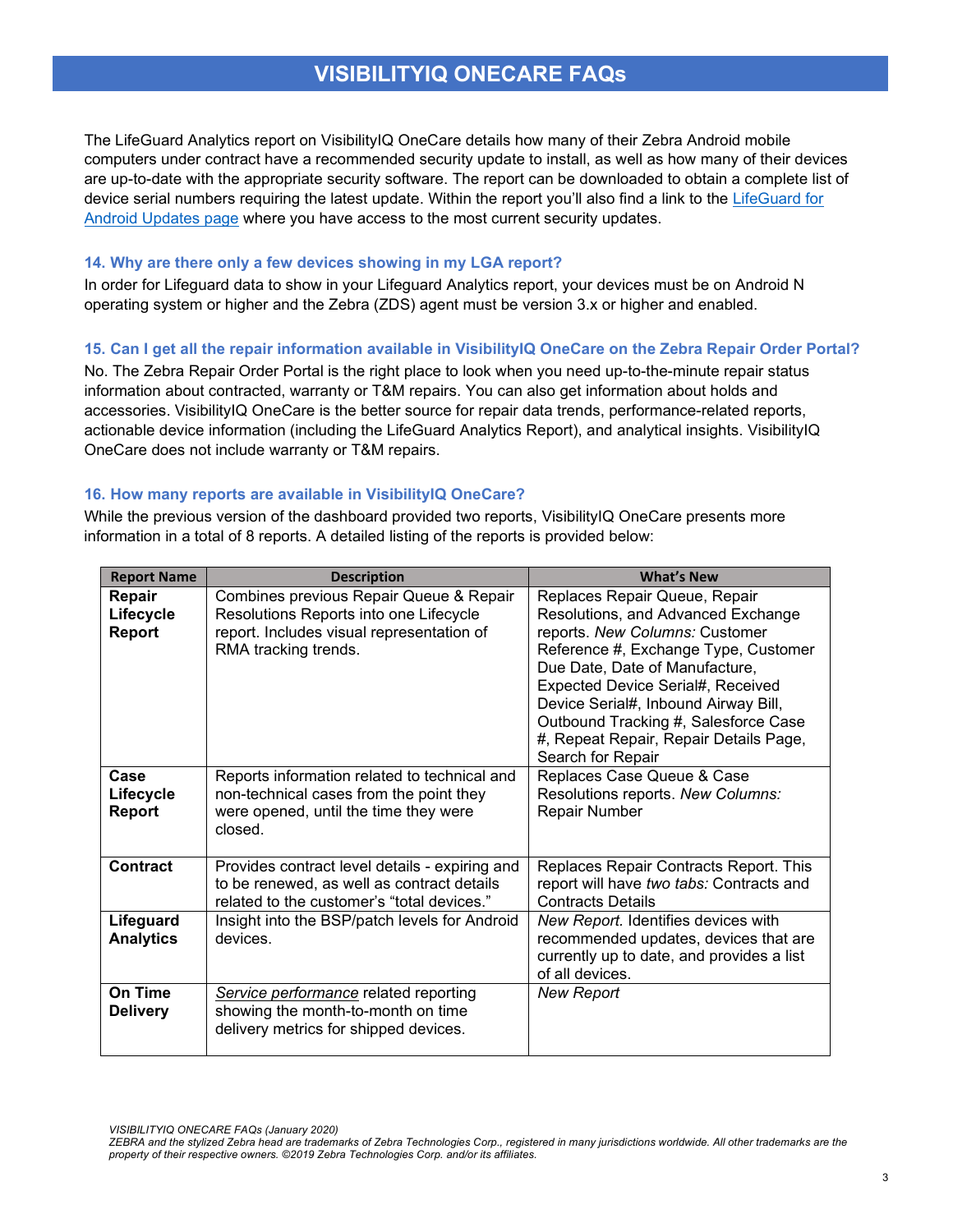| Repair<br><b>Repeat</b><br>Rate     | Service performance related reporting on<br>the percent of devices that have been sent<br>in for repair within 30 days of their last<br>repair. This is also referred to as "bounce"<br>rate.                                                         | <b>New Report</b> |
|-------------------------------------|-------------------------------------------------------------------------------------------------------------------------------------------------------------------------------------------------------------------------------------------------------|-------------------|
| Repair<br><b>Return Rate</b>        | Service performance related reporting on<br>the return rate of devices coming in for<br>repair including categorizing those repairs<br>into physical damage, NTF and failures.                                                                        | <b>New Report</b> |
| <b>Top Repair</b><br><b>Metrics</b> | Diagnostics related report that provides an<br>easy way to access Top 10 repair<br>information in a graphical format: i.e. Sites<br>with Repairs, Problems, Faults, Faults on<br>Damage Units, Repeat Repair Problems,<br><b>Repeat Repair Faults</b> | <b>New Report</b> |

#### **17. What are User Tags?**

User tags are a feature available to all users. It allows a user to select a device or group of devices and assign a user tag to those devices. The user tag can then be utilized for filtering within reports that allow for filtering. All user tags are visible and available to all users of VisibilityIQ OneCare.

#### **18. What are Email Notifications and how do they work?**

Email notifications allow a user to receive a daily email summarizing the changes in threshold alerting for each applicable report. The notifications can be turned on/off for any report for which a threshold is available up to a maximum of 8 thresholds. By default, Email Notification is disabled. Email Notifications can be enabled by the user in the Administrative section of VisibilityIQ OneCare.

#### **19. Will I receive an Email Notification as soon as it is enabled in the Administrative feature?**

Once you enable Email Notifications, you we receive an email the first time an alert is triggered when a threshold has been crossed causing the report to change color. This is only applicable for the thresholds you have selected.

#### **20. If I utilize the filters in VisibilityIQ OneCare to refine my report, are those filters applied when I export the report to Excel?**

Yes, any filters you apply to the report will be carried over to the exported excel version. Additionally, the export title page will display any filters applied.

#### **21. Why do I see devices flagged such as 'Not On Contract' in the Contracts Details tab of my Contracts Report?**

The contracts details tab will show all serial numbers on an onboarded contract. In addition, it will reflect any serial numbers associated to an open repair, open technical case, or customer owned spares pool that may have been on an onboarded contract at the time they were opened but now do not reflect as being on an onboarded contract.

#### **22. Can I access VisibilityIQ OneCare in the same way as I did the Support Dashboard?**

Customers who have previously been accessing the Support Dashboard will continue to access VisibilityIQ OneCare using the same site address, which is [https://avp.zebra.com.](https://avp.zebra.com/)

*VISIBILITYIQ ONECARE FAQs (January 2020)*

*ZEBRA and the stylized Zebra head are trademarks of Zebra Technologies Corp., registered in many jurisdictions worldwide. All other trademarks are the property of their respective owners. ©2019 Zebra Technologies Corp. and/or its affiliates.*